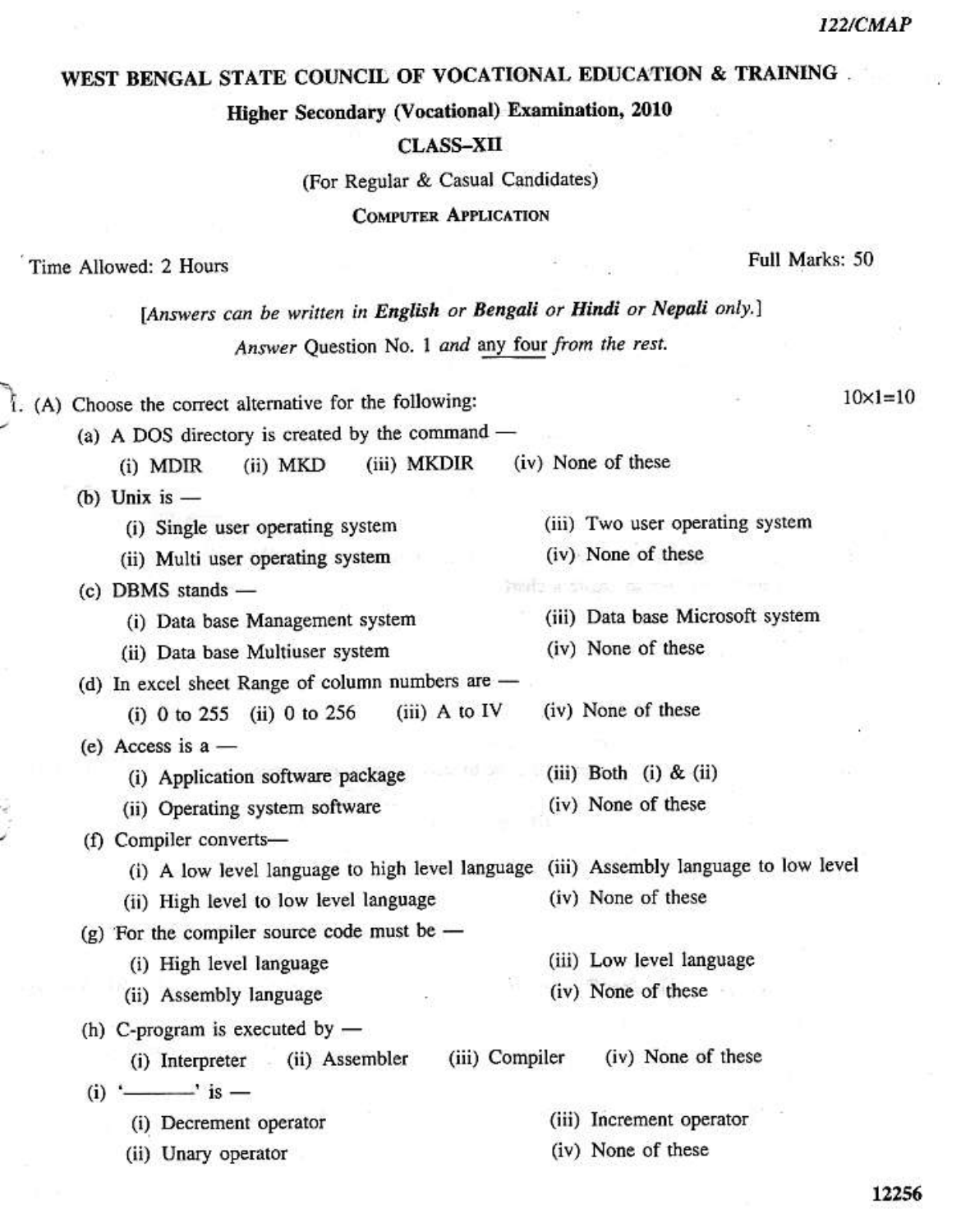|        | (i) '%d' is $-$                                                               |                                                                           |                                        |
|--------|-------------------------------------------------------------------------------|---------------------------------------------------------------------------|----------------------------------------|
|        | (i) Modulo division operator                                                  | (iii) Integer specifier                                                   |                                        |
|        | (ii) Floating point specifier                                                 | (iv) None of these                                                        |                                        |
| 2.     | (a) What is operating system?                                                 |                                                                           |                                        |
|        | (b) What do you mean by command?                                              |                                                                           |                                        |
|        | (c) How many types of commands are there. Explain each in brief with example. |                                                                           | $3+2+5=10$                             |
| 3.     | (a) What is flowchart? What is algorithm?                                     |                                                                           |                                        |
|        | (b) What is the difference between flowchart & pseudo-code?                   |                                                                           |                                        |
|        | (c) What is batch file?                                                       |                                                                           | $(2\frac{1}{2} \times 2) + 3 + 2 = 10$ |
| 4.     | (a) Write the meaning of every symbol used in a flowchart.                    |                                                                           |                                        |
|        | (b) Draw flowchart to calculate G.C.D. between two given numbers.             |                                                                           | $4+6=10$                               |
| 5.     | (a) What is DBMS? Write some features of DBMS.                                |                                                                           |                                        |
|        | (b) Write the name of two database packages.                                  |                                                                           |                                        |
|        | (c) What is table in access? Write its utility is DBMS.                       |                                                                           | $5+2+3=10$                             |
| 6.     | (a) What is work-sheet? What is work-book?                                    |                                                                           |                                        |
|        | (b) How many rows and columns are there in a excel sheet?                     |                                                                           |                                        |
|        | (c) Write the necessary step to create a chart.                               |                                                                           | $(2+2)+2+4=10$                         |
| 7.     | (a) What is loop?                                                             |                                                                           |                                        |
|        | (b) Write the general form of if-then-else structure.                         |                                                                           |                                        |
|        | (c) Write a 'C'-program to find out biggest number among three numbers.       |                                                                           | $2+2+6=10$                             |
| 8.     | (a) Write the structure of do-while and while loop.                           |                                                                           |                                        |
|        | (b) Write significant difference between the above two loops.                 |                                                                           |                                        |
|        | (c) What is array? Write few segments of code to store some numeric data.     |                                                                           | $4 + 2 + 4 = 10$                       |
|        |                                                                               |                                                                           |                                        |
|        |                                                                               | [Bengali Version]                                                         |                                        |
|        |                                                                               | [ কেবলমাত্র ৰাংলা অথবা ইংরাজী অথবা হিন্দী অথবা নেপালীতে উত্তর লেখা যাবে।] |                                        |
|        |                                                                               | া প্রথম প্রশ্নটির উত্তর দেওয়া আবশ্যিক।                                   |                                        |
|        |                                                                               | পরবর্তী প্রশ্নগুলোর মধ্যে থেকে যে কোন চারটি প্রশ্নের উত্তর দাও।           |                                        |
|        | (ক) নিম্নলিখিতগুলি থেকে সঠিক বিকল্পটি নিরূপণ কর ঃ                             |                                                                           |                                        |
| $\geq$ |                                                                               |                                                                           | $30x$ $50$                             |
|        | (১) ডস ডাইরেকটরী তৈরী করা যায়—                                               |                                                                           | 39,35 31 51                            |
|        |                                                                               | (i) এম ডি আই আর (ii) এম কে ডি (iii) এম কে ডি আই আর (iv) কোনটিই নয়        |                                        |
|        | (২) ইউনিক্স হল —                                                              |                                                                           |                                        |
|        | (i) সিঙ্গল ইউজার অপারেটিং সিস্টেম                                             | (iii) টু ইউজার অপারেটিং সিস্টেম                                           |                                        |
|        | (ii) মাল্টি ইউজার অপারেটিং সিস্টেম                                            | (iv) কোনটিই নয়                                                           |                                        |
|        |                                                                               |                                                                           | 12256                                  |

 $(2)$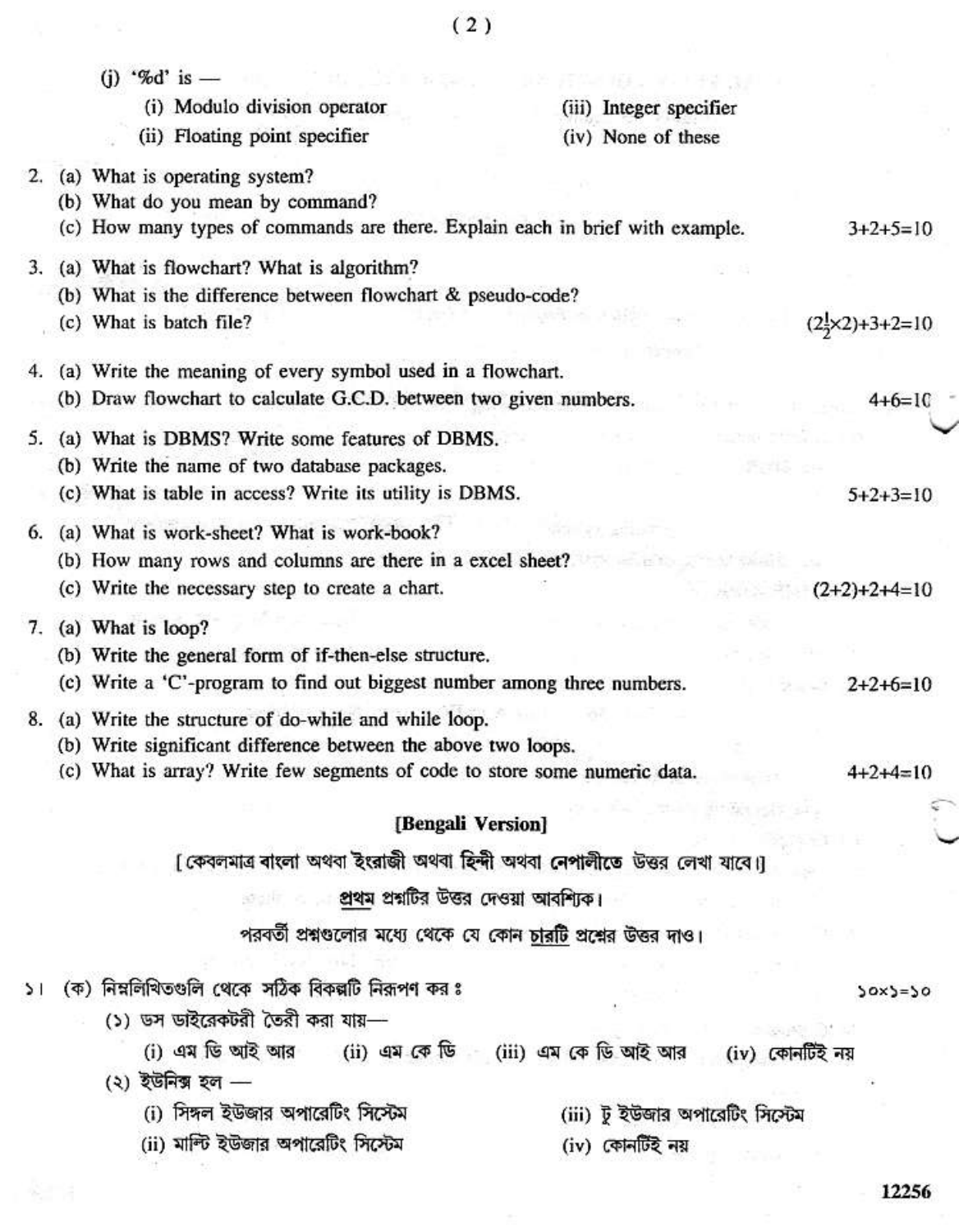(৩) ডি বি এম এসের মানে হল -(i) ডাটা বেস ম্যানেজমেন্ট সিস্টেম (iii) ডাঁটা বেস মাইক্রোসফট সিস্টেম (ii) ডাটা বেস মাল্টি ইউজার সিস্টেম (iv) এদের কোনটিই নয়  $-$  (8) এক্সেলে সিটে কালামের সংখ্যা পরিধি হল — (ii) ০ থেকে ২৫৬  $(i)$  ০ থেকে ২৫৫ (iii) A থেকে IV (iii) কোনটিই নয়  $(6)$  এক্সেস হল একটি — (i) আগ্নিকেশন সফ্টওয়ার প্যাকেজ (iii) (i) এবং (ii) উভয়ই (ii) অপারেটিং সিস্টেম সফ্টওয়ার (iv) উপরোক্ত কোনর্টিই নয় (৬) কমপাইলার রূপান্তর করে -(i) একটি লো-লেভেল ল্যাঙ্গুয়েজকে হাই-লেভেল ল্যাঙ্গুয়েজে(iii) অ্যাসেম্বলি ল্যাঙ্গুয়েজকে লো-লেভেল ল্যাঙ্গুয়েজে (ii) হাই-লেভেল ল্যাঙ্গুয়েজকে লো-লেভেল ল্যাঙ্গুয়েজে (iv) উপরোক্ত কোনর্টিই নয় (৭) কমপাইলারের জন্য সোর্স কোড অবশ্যই -(i) হাই-লেভেল ল্যাঙ্গুয়েজ (iii) লো-লেভেল ল্যাঙ্গুয়েজ (ii) আসেম্বলি ল্যাঙ্গুয়েজ (iv) কোনৰ্টিই নয়  $(v)$  সি-প্রোগ্রাম এক্সিকিউট হয় -(i) এন্টারপ্রেটার দ্বারা (iii) কমপাইলার দ্বারা (ii) অ্যাসেব্রার দ্বারা (iv) কোনটিই নয় (৯) '- ' হল-(i) ডিজিমেন্ট অপারেটার (iii) ইনক্রিমেন্ট অপারেটার (ii) ইউনারী অপারেটার (iv) এদের মধে কোনটিই নয় (১০) "%d" হল -(i) মডিউলো ডিভিসান অপারেটার (iii) ইন্টিজার স্পেসিফায়ার (ii) ফ্রেটিং পয়েন্ট স্পেসিফায়ার (iv) কোনটিই নয় ২। (ক) অপারেটিং সিস্টেম কি? (খ) কম্যান্ড বলতে কি বোঝ? (গ) কত রকমের কম্যান্ড হয়? প্রত্যেকটিব উদাহরণ সহযোগে সংক্ষিপ্ত বিবরণ দাও।  $0+2+6=50$ ৩। (ক) ফ্লো-চার্ট কি? অ্যালগোরিদম কি? (খ) ফ্রো-চার্ট এবং সিউডো কোডের পার্থক্য কি? (গ) ব্যাচ ফাইল কি?  $(35x3)+0+5=50$ 8! (क) ফ্রো-চার্টে ব্যবহৃত প্রত্যেকটি চিহ্নের মানে লেখ। (খ) দুটি নাম্বারের জি.সি.ডি. নির্ণয় করার জন্য একটি ফ্লো-চার্ট অঙ্কন কর।

12256

 $8 + b = 50$